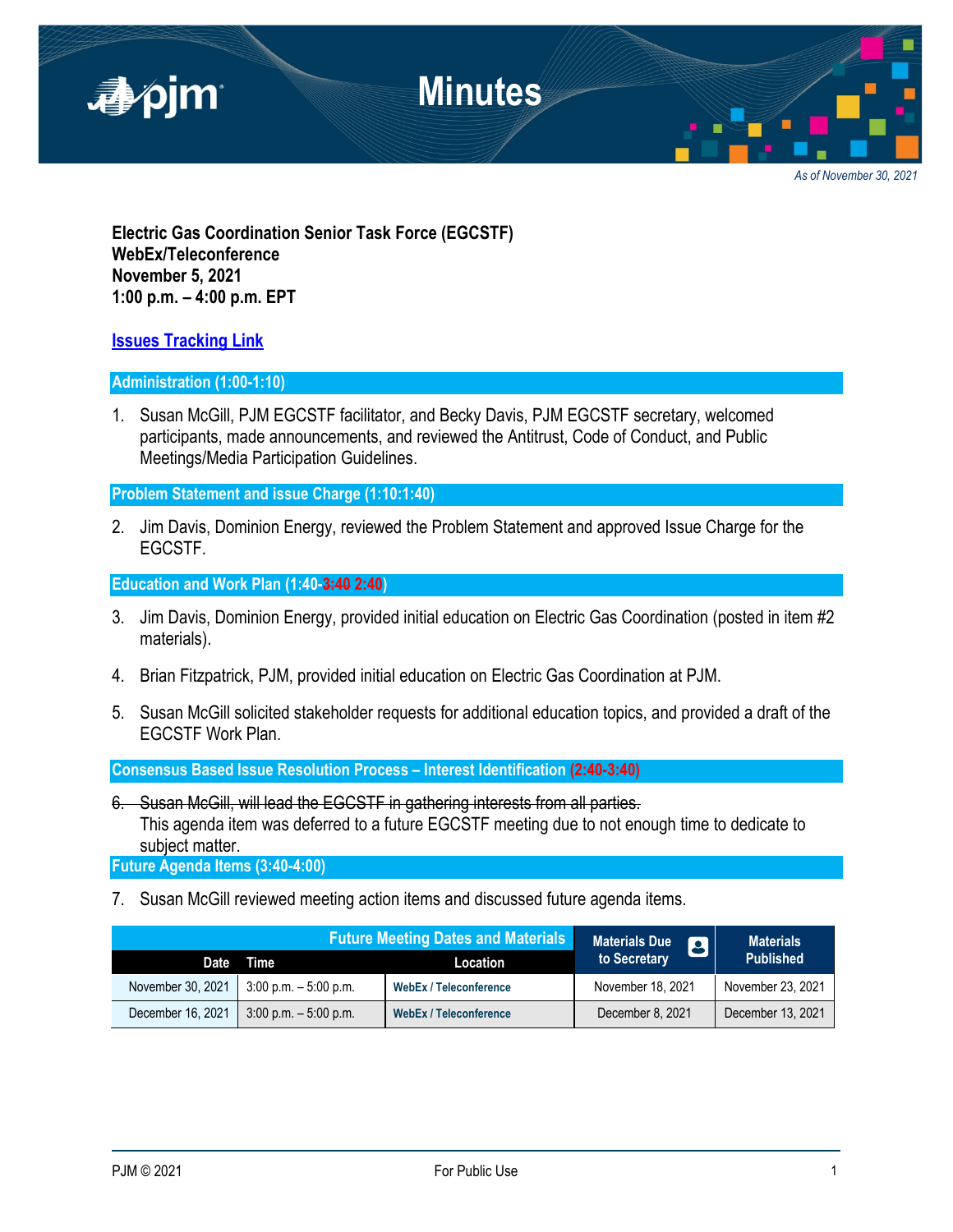

## **Minutes**

*As of November 30, 2021*

**Last Name First Name Company Name Sector** Bagot **Nancy** Electric Power Supply Association **None** None Benchek Jim FirstEnergy Corporation **First Accommon Contact Contact Contact Contact Contact Contact Contact Conta** Brault Mary Beth Old Dominion Electric Cooperative **Electric Distributor** Electric Distributor Bresler Stu Bull PJM Interconnection Communication Not Applicable Bruce Susan McNees Wallace & Nurick LLC None Bryson Michael PJM Interconnection Not Applicable Not Applicable Callen **Zachary Illinios Commerce Commission None** Carmean Gregory Organization of PJM States, Inc. Not Applicable Cerchio Gerard Monitoring Analytics Cerchio Not Applicable Chang Sean Shell Energy North America (US), L.P. Chang Other Supplier Christopher Mahila Public Utilities Commission of Ohio None D'Alessandris Louis American Transmission Systems, Inc. Transmission Owner Davis Elizabeth PJM Interconnection Not Applicable Davis James Dominion Energy Generation Marketing, Inc. Seneration Owner Del Viscio Mike PJM Interconnection Not Applicable Not Applicable Dugan Chuck East Kentucky Power Cooperative, Inc. Transmission Owner Fazio Danielle Engelhart CTP (US) LLC CHEREN COMENT COMENT COMENTER Supplier Filomena Guy Customized Energy Solutions, Ltd. Customeral Customeral Customeral Customeral Customeral Customer Fitzpatrick Brian PJM Interconnection<br>Foladare Kenneth Geenex Solar LLC Notable Research Other Sunnlier Foladare Kenneth Geenex Solar LLC **Contained Accord Containers** Other Supplier Foster Tom PJM Interconnection **Not Applicable** Not Applicable Fryfogle Tim ReliabilityFirst None Glazer Craig PJM Interconnection Craig PS Not Applicable Good Megan Pennsylvania Public Utility Commission Cood Mone Greening Michele PJM Interconnection Contraction Not Applicable Greiner Gary PSEG Energy Resources and Trade LLC Cher Supplier Grimes Jordan Morgan Stanley Capital Group, Inc. Channel Mother Supplier Hatfield Jeremy Old Dominion Electric Cooperative Electric Distributor Heinle Erik Office of the People's Counsel for the District of Columbia End-Use Customer Helm Gary PJM Interconnection Contraction Not Applicable Hinson Dale Dominion Virginia Power Chronic Communisties of Transmission Owner Hoatson Thomas West Deptford Energy, LLC Charles Contraction Owner Hohenshilt Jennifer Talen Energy Marketing, LLC Generation Owner Horning Lynn Marie Customized Energy Solutions, Ltd. None Hsia Eric PJM Interconnection **Not Applicable** Hudis Gabriella Jersey Green Energy LLC **Contained Accord City Containers** Other Supplier Hull Gerit American Municipal Power, Inc. Electric Distributor Hyzinski Tom GT Power Group, LLC None Jagtiani Patricia Natural Gas Supply Association None Janicki Diane Boston Energy Trading and Marketing LLC Other Supplier Johnson Carl Customized Energy Solutions, Ltd. None Johnston Dave Indiana Utility Regulatory Commission None Kazerooni Hamid PJM Interconnection Not Applicable Khan Bakhtawar Jersey Green Energy LLC **Green Constant Constant Constant Constant** Other Supplier Kirk **Ryan Appalachian Power Company (AEP Generation)** Transmission Owner Koepplinger Alexandria Michigan Public Service Commission None Kogut George New York Power Authority **New York Power Authority** Channel Channel Other Supplier Lai **Erin Brum PJM Interconnection** Chronic Communist Chronicable Not Applicable Lenart Kirk Dominion Energy Generation Marketing, Inc. Generation Owner Lockwood Daniel PJM Interconnection Not Applicable Lu Chenchao PJM Interconnection Chenchao PS Applicable Not Applicable